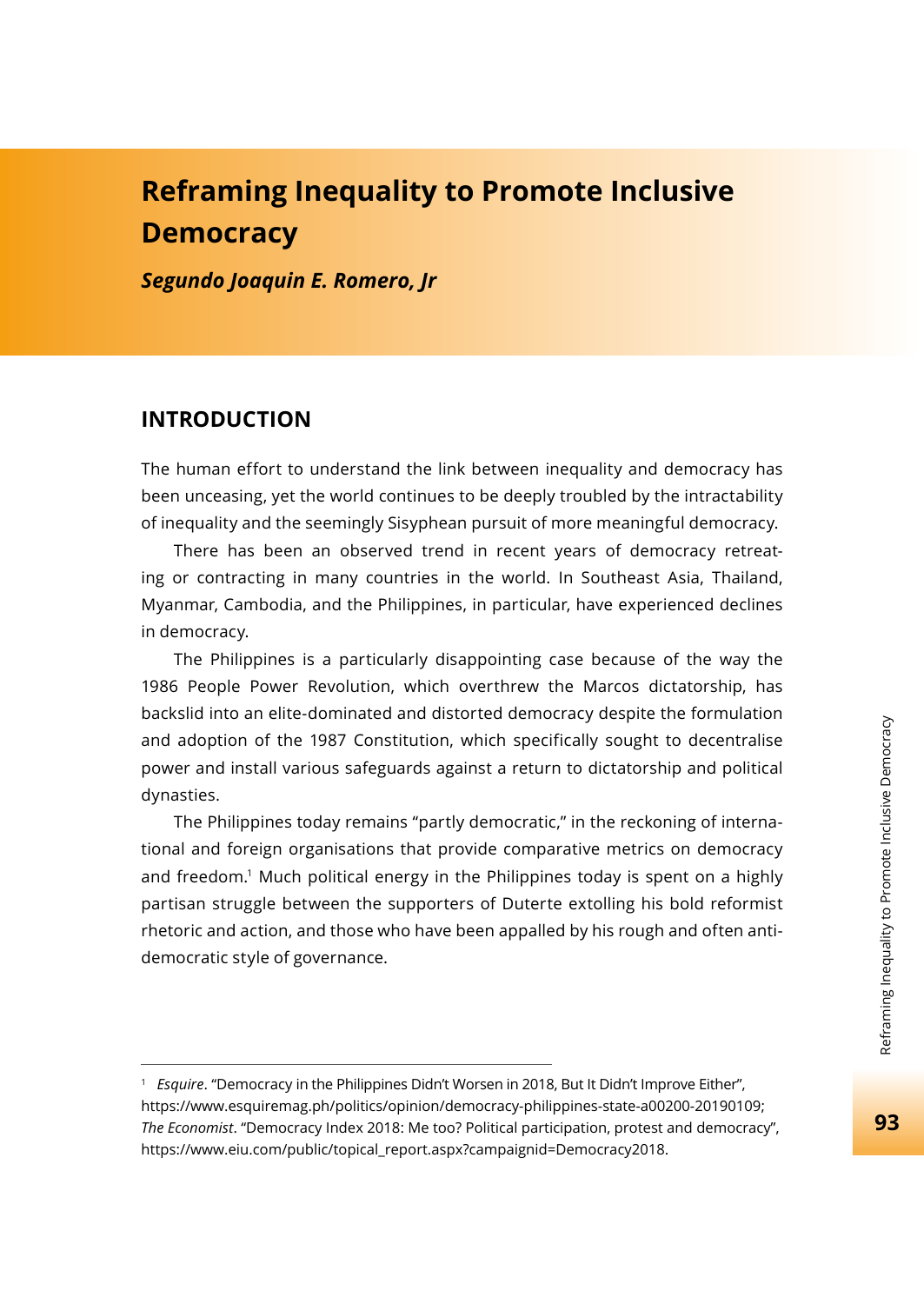#### **REDUCING INEQUALITY UNDER IMPERFECT DEMOCRACY**

Neither extreme inequality nor perfect equality is a desirable outcome of democracy. But where democracy is in retreat, the question is, is it possible to expect greater equality among citizens in a society?

This article proposes that even with the imperfections of democracy, and even with the much-observed retreat of democracy, a reframing of how inequality is understood and acted upon by the people at the bottom or base of the pyramid (BoP) and by development agents who support them, can dramatically reduce inequality and enhance democracy. That is, one way of reducing inequality and enhancing democracy is to wear new lenses.

This insight comes from over a decade of work on development programme implementation with national development agencies (the "supply side") as well as social innovations work with local communities (the "demand side") in the Philippines over several decades. The main insight is that there are a lot of programmes undertaken by national government agencies that potentially could reduce inequality at the local level if only local governments and communities were sufficiently primed to take full advantage of these opportunities.

## **DILEMMAS OF EQUITY AND GROWTH IN THE ASEAN CONTEXT**

One may think of three levels of inequality in the ASEAN region that policymakers are concerned with: (1) inequality among the ASEAN member states, (2) inequality within member states, and (3) inequality particularly experienced by disadvantaged groups or sectors within member states.2

The third level of inequality refers to conditions at the BoP in each of the ASEAN member countries. The BoP generally refers to those groups that are poor (lacking in assets), vulnerable (exposed to extreme risks), marginalised (geographically isolated), voiceless (lacking in influence in public policy), and disadvantaged (suffering exclusion due to identity, gender, age, and physical abilities). The disadvantaged sectors, more specifically, refer to four groups: (1) the youth, (2) women, (3) persons with disabilities (PWDs), and (4) ethnic minorities.

<sup>2</sup> OECD. "Inclusive Asean Selected Outputs of the Southeast Asia Regional Programme". Tokyo Ministerial Conference 8-9 March 2018, https://www.oecd.org/southeast-asia/events/regionalforum/Inclusive\_ASEAN\_Tokyo\_Ministerial\_March\_2018.pdf.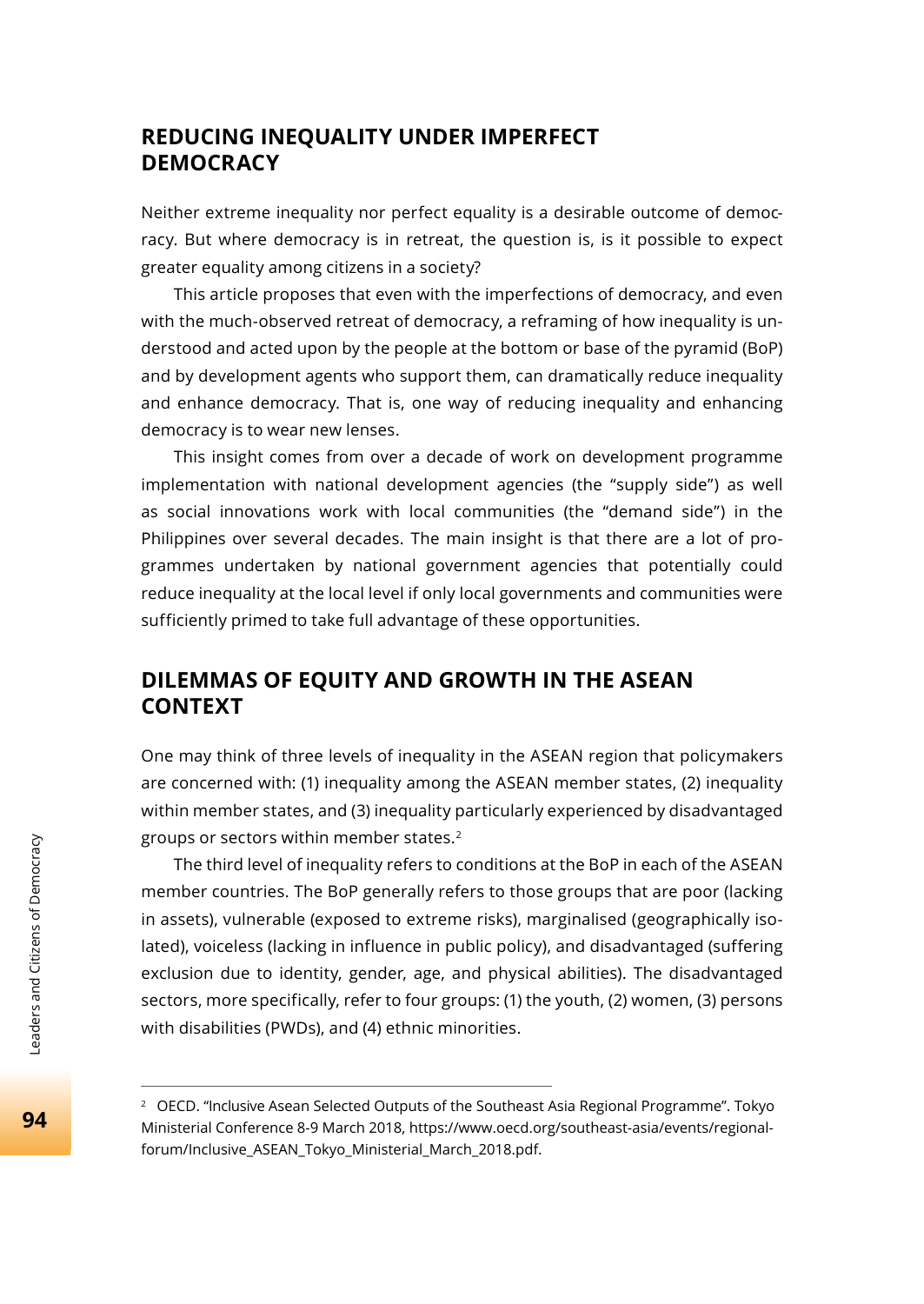The BoP has traditionally been seen largely as a problem to be solved by humanity. Recently, a shift in perspective among entrepreneurs now enables them to see the BoP as a vast market instead. Entrepreneurs now agree there is money to be made in and with the BoP.<sup>3</sup>

From the public sector side, the main shift in perspective has been to identify new policy approaches to make economic growth "inclusive" of the BoP. Such BoPoriented innovations in public policy among ASEAN countries include:4

- 1. Level the playing field to increase inclusion of the BoP through special and dedicated programmes for youth, women, PWDs, and ethnic minorities, taking their special circumstances into consideration. These targeted policies could include subsidised credit, tax exemptions, social benefits, and streamlined business registration procedures.
- 2. Create a "conducive ecosystem" of development agents for these target groups. This involves engaging the private sector and civil society organisations in promoting inclusive enterprises for the base of the pyramid.
- 3. Provide outright income supports such as conditional or unconditional cash transfers, as a way of shifting the BoP upwards into the middle class, in effect converting the socio-economic pyramid into a diamond.<sup>5</sup>

Inequality is a "wicked problem". The drive to resolve inequalities at one level (across countries) induces inequalities within countries. The process of industrialisation that emphasises export-orientation tends to develop selected geographic areas, e.g., special economic zones, and selected sectors, e.g., garments, electronics, and shoes. Emerging entrepreneurs and professionals widen the income gap between urban and rural areas. The influx into urban areas translates into the abandonment of agriculture.<sup>6</sup>

Extreme inequality hinders the workings of democracy. Economic inequality translates into differential abilities of citizens to inform themselves and attain the capacity for rational and critical thinking. In the Philippines, political dynasties that are the vanguard of the rapacious elite have tremendous influence over Congress, the Presidency, and the Supreme Court. Transparency and accountability institu-

<sup>&</sup>lt;sup>3</sup> C. K. Prahalad (2010). *The fortune at the bottom of the pyramid, revised and updated 5th anniversary edition*. Pearson Education.

<sup>4</sup> Ibid.

<sup>5</sup> Prahalad (2010).

<sup>6</sup> UNESCO (2014). *Policies and processes for social inclusion, volume 1: Possibilities from south-east asia*, https://unesdoc.unesco.org/ark:/48223/pf0000231615.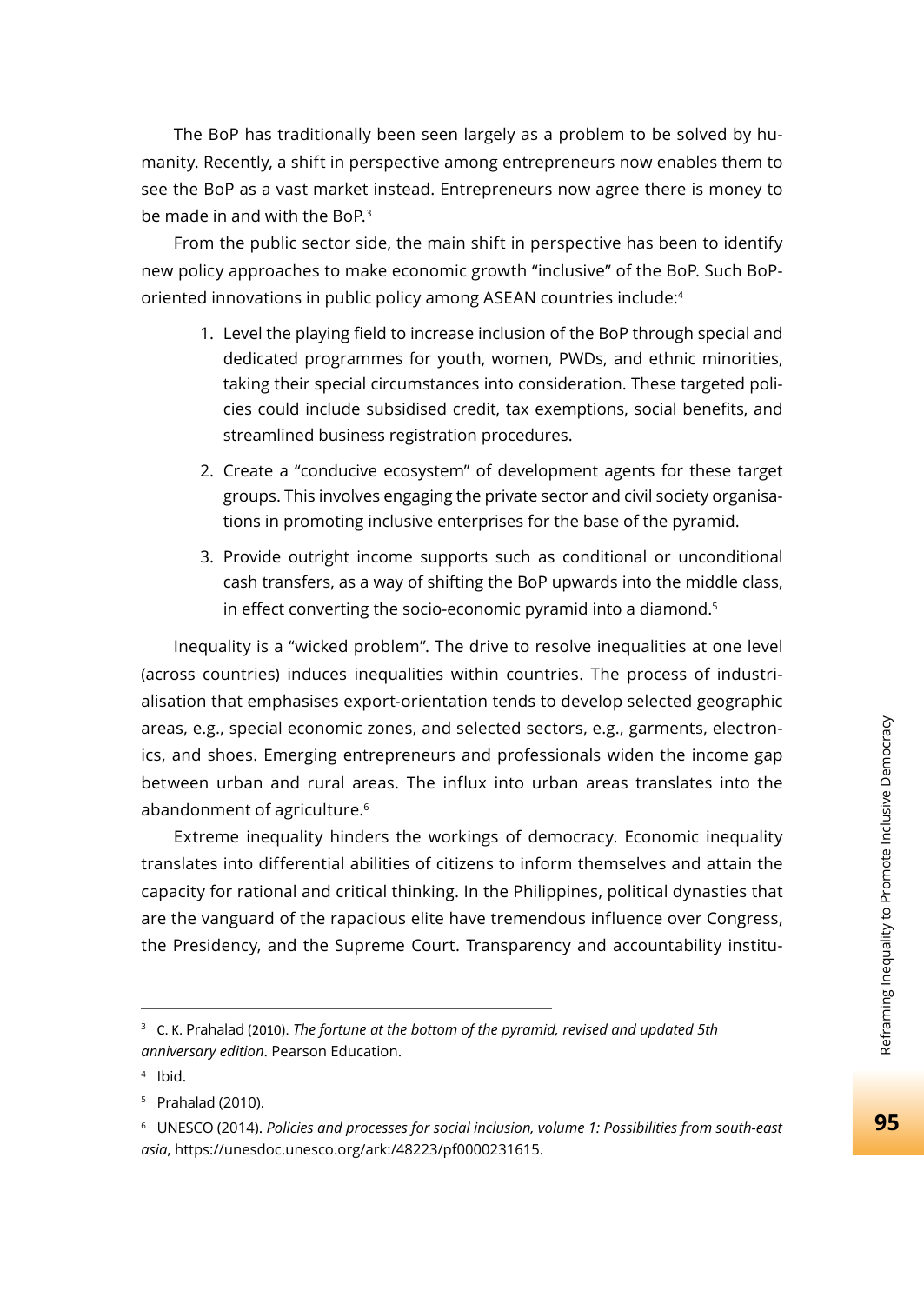tions and laws fail to curb the corruption associated with the elite. On the other hand, the people sell their votes and public officers are beholden to politicians.

Extreme inequality is dangerous to a democracy. A society with a large segment of poor people is clearly a precarious, revolution-baiting one. Keeping inequality manageable promotes public trust, reducing the sense that society is unfair, which too often translates into demands for a radical redistribution of wealth through revolution or autocracy.

Various regional conferences and summits will continue to generate innovative policy initiatives for reducing inequality and enhancing democracy within the ASEAN region and in member countries. The reality, however, is that it will take time before these policies gain much traction in reversing the conditions at the BoP, where inequality and lack of democratic practice is endemic.

#### **THE BOP AS THE SPACE FOR REDUCING INEQUALITY AND ENHANCING DEMOCRACY**

To reframe is to use a different conceptual framework or viewpoint with which to give a more relevant meaning to the same issue, problem, or situation. Inequality and democracy are themselves extremely important but complex phenomena for any society.

Such a reframe is critical because the people at the BoP are socially excluded and therefore unable to act, under current frameworks and dynamics, to reduce inequality and enhance democracy, even in societies that boast of being formal democracies. While this reframe is directed at the supply-side, this is more important for the BoP, which suffers from a lack of confidence in their ability to change their lives for the better, given their poverty of resources, capabilities, and opportunities. A new way of seeing their world may give them the motivation and the confidence to make use of underutilised resources – self-help, mutual help, and institutional help – that can be released by a change in their political and administrative ecosystem.

In efforts to reduce inequality among countries in Southeast Asia, countries trying to catch up develop a single-minded drive to increase economic growth, which oftentimes leaves their respective BoP further behind. It is often blithely assumed that over the long run, the benefits of the leaps in economic growth that is achieved will trickle down to the BoP.

It is now increasingly understood that "inclusive development" requires that the BoP develop faster than the rest of society, and not that they stay where they are in relation to the upper and middle classes. Inclusive development will not happen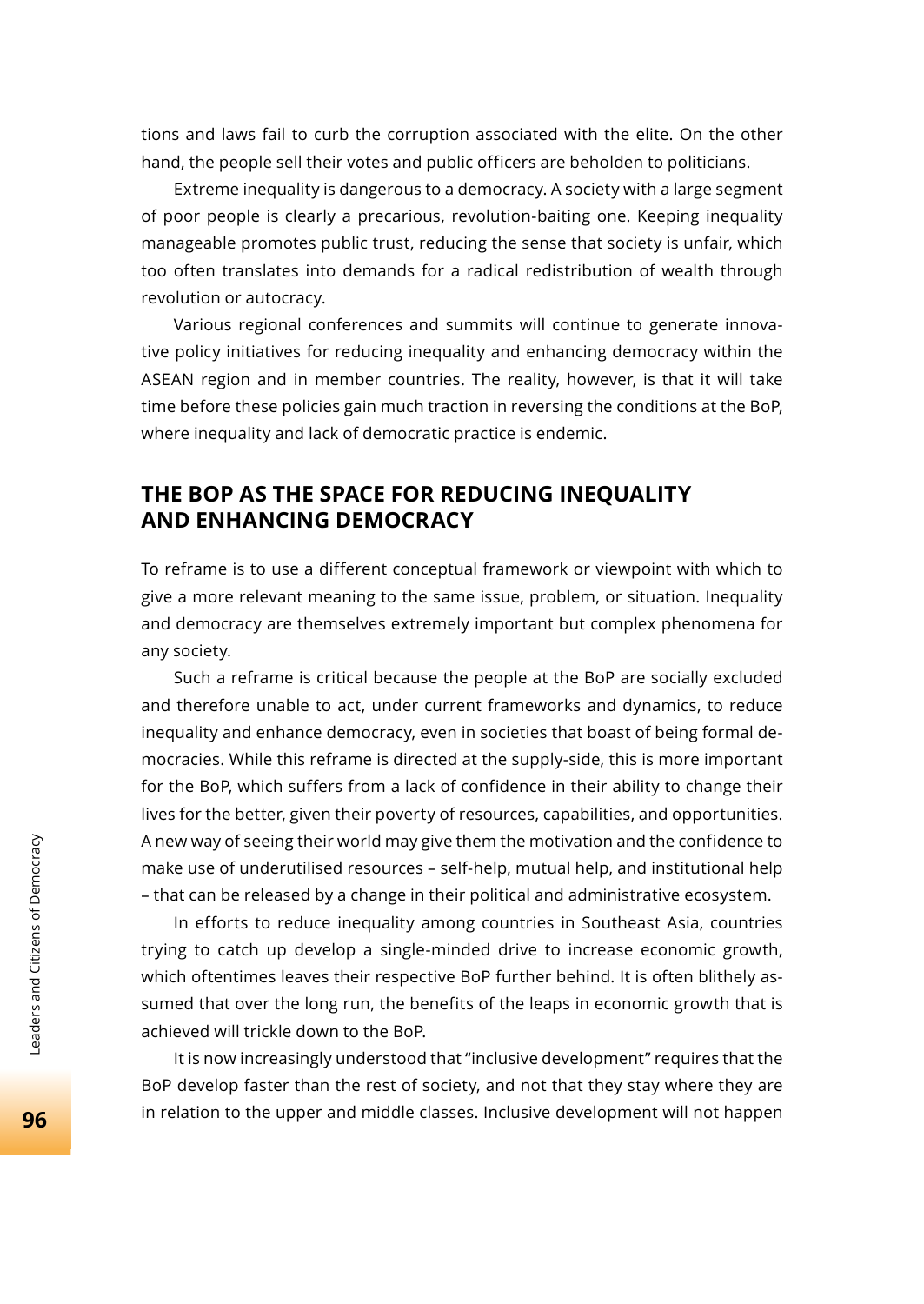without purposive action by national and local governments to formulate strategies and policies that will significantly increase social inclusion.

The middle class itself often competes with the BoP for reforms in society. The clamour for more and better university education can lead to the reduction of government funds for the implementation of universal primary and high school education, which benefits the BoP more. The middle class may have a greater influence on policymakers than the BoP.

Eventually, the answer to inequality is the shift of large segments of the BoP into the middle class through resource transfers, capability-building, and provision of relevant opportunities for income generation. This is like transforming the socioeconomic pyramid into a diamond-shaped society where the bulk of the citizenry is in the middle class segment. This is precisely what Prahalad proposes. This kind of shift requires the active participation of the private sector, in their own interest, to promote inclusive businesses that increase the participation of the BoP in the creation of wealth.

It is widely accepted that a large middle class promotes democracy in several ways. It moderates the often polarised conception, advocacy, and clash of the interests of the very rich and the very poor. It also raises the average socio-economic status and educational attainment of the population, which enables more citizens to be capable of competent and responsible citizenship. A large middle class also reduces the people at the base of the pyramid where the struggle for survival prevents the people from pursuing and achieving the higher-level social and political goals in the hierarchy of needs of humans. More importantly, democracy performs best when not all citizens are active partisans in each and every issue like unemployment, education, environment, and the economy. A large middle class ensures there is a large pool of uninvolved and inattentive citizens who, once reached by the policy debate, will swing their majority weight either way on an issue.

### **REFRAME 1: USING SOCIAL AUDIT TO SECURE TRANSFERS FROM NATIONAL AND LOCAL GOVERNMENTS TO THE BOP**

One action space for reducing inequality while increasing inclusive political participation at the local government level is through the use of social audit by target beneficiaries at the BoP to secure benefits due to themselves from the national as well as local governments. This approach will result in a net increase in the flows of resources – products and services – to the poor, vulnerable, and disadvantaged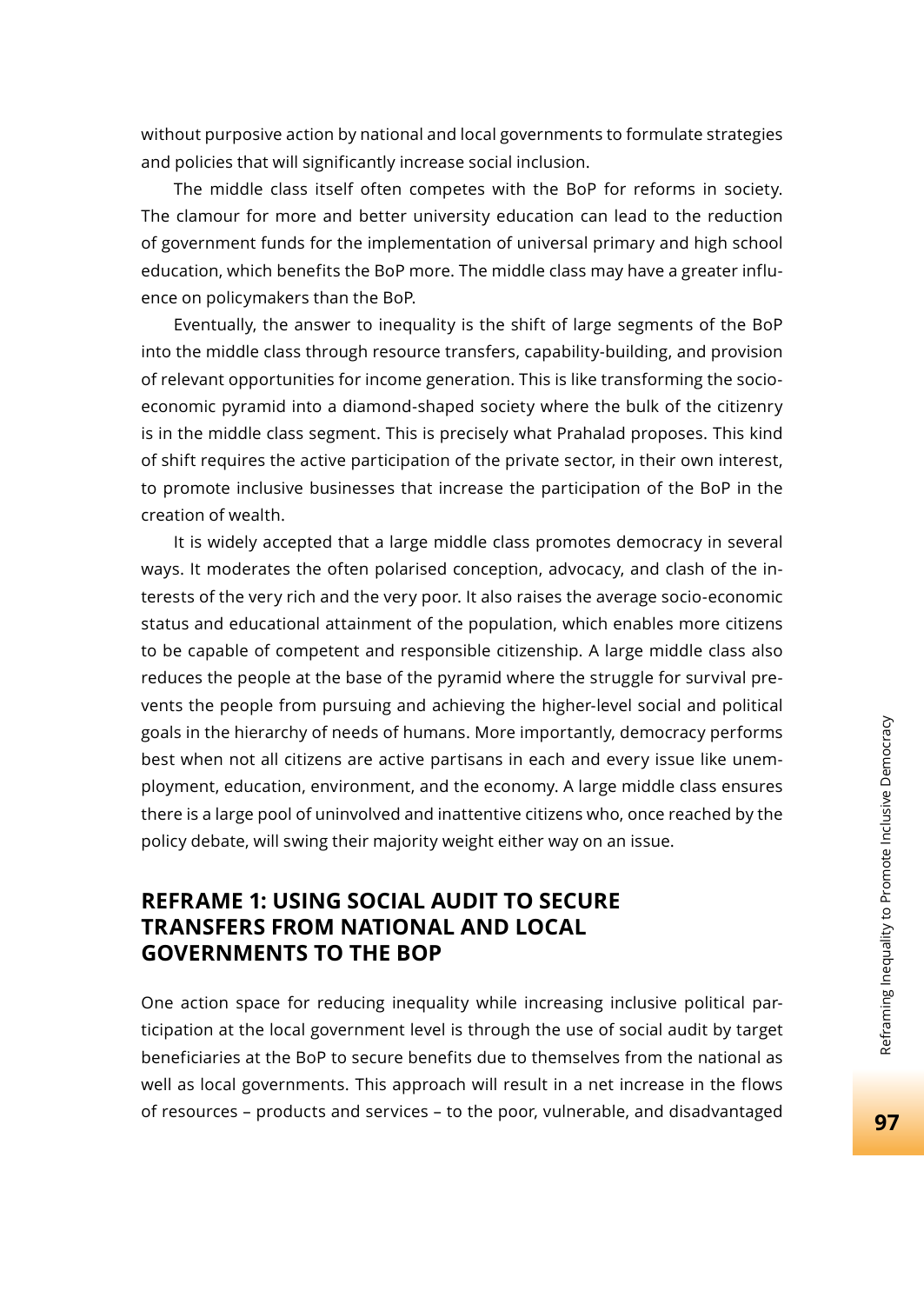sectors of society by organising and deploying them to perform simple but effective social audit processes.

Social audit, in its broadest sense, is a measure of institutional responsiveness to society: finding out whether the functions, obligations, and commitments of societal institutions – government, private sector, civil society organisations, church, media, and academe – have been fulfilled from the point of view of the needs and expectations of the people.<sup>7</sup>

The national and local governments are fair targets of social audits. National governments hog an inordinate share of the government budget, even when officially they have granted decentralisation and local autonomy. Local governments are directed to perform centrally formulated policies that are to be implemented with local funds. Local governments in the Philippines call these central directives "unfunded mandates".

In a country where the government is as highly centralised as it is in the Philippines, Malaysia, Thailand, Cambodia, Myanmar, Laos, Vietnam, and to a lesser extent in Indonesia, the national government provides the primary framework for national policies, including the interpretation and implementation of "inclusive development" programmes. Local governments can only provide tactical relief to make inclusive development happen in their localities when these national programmes are deficient in strategy, programme implementation, local flexibility, and performance management.

Shifting the ecosystem from primarily the national policy and development arena to the local arena can stimulate complementary civic engagement that can directly and dramatically reduce inequality and enhance the process and outcomes of democracy at local levels.

The shortfall in the effectiveness of anti-poverty programmes can also be seen as a failure of communities to ensure that what is due to them is received by them. The state of information and communications technology is such that information on the effectiveness of public service delivery can now be crowdsourced, enabling

 $7$  A survey of organisations and their social audit programmes and methods in the Philippines is presented in Segundo E. Romero (2010), "A Social Audit Toolbox for Philippine Civil Society. Transparency and Accountability Network", available at http://www.ombudsman.gov.ph/ UNDP4/wp-content/uploads/2013/02/Social-Accountability-Toolbox.pdf. See http://www. ansa-eap.net/ for a regional NGO that undertakes training, promotion, and action projects for social accountability, the Affiliated Network for Social Responsibility in East Asia and the Pacific (ANSA-EAP). The network's emblematic social audit projects include the "Citizen Participatory Audit" (CPA) and "Check My School" (CMS).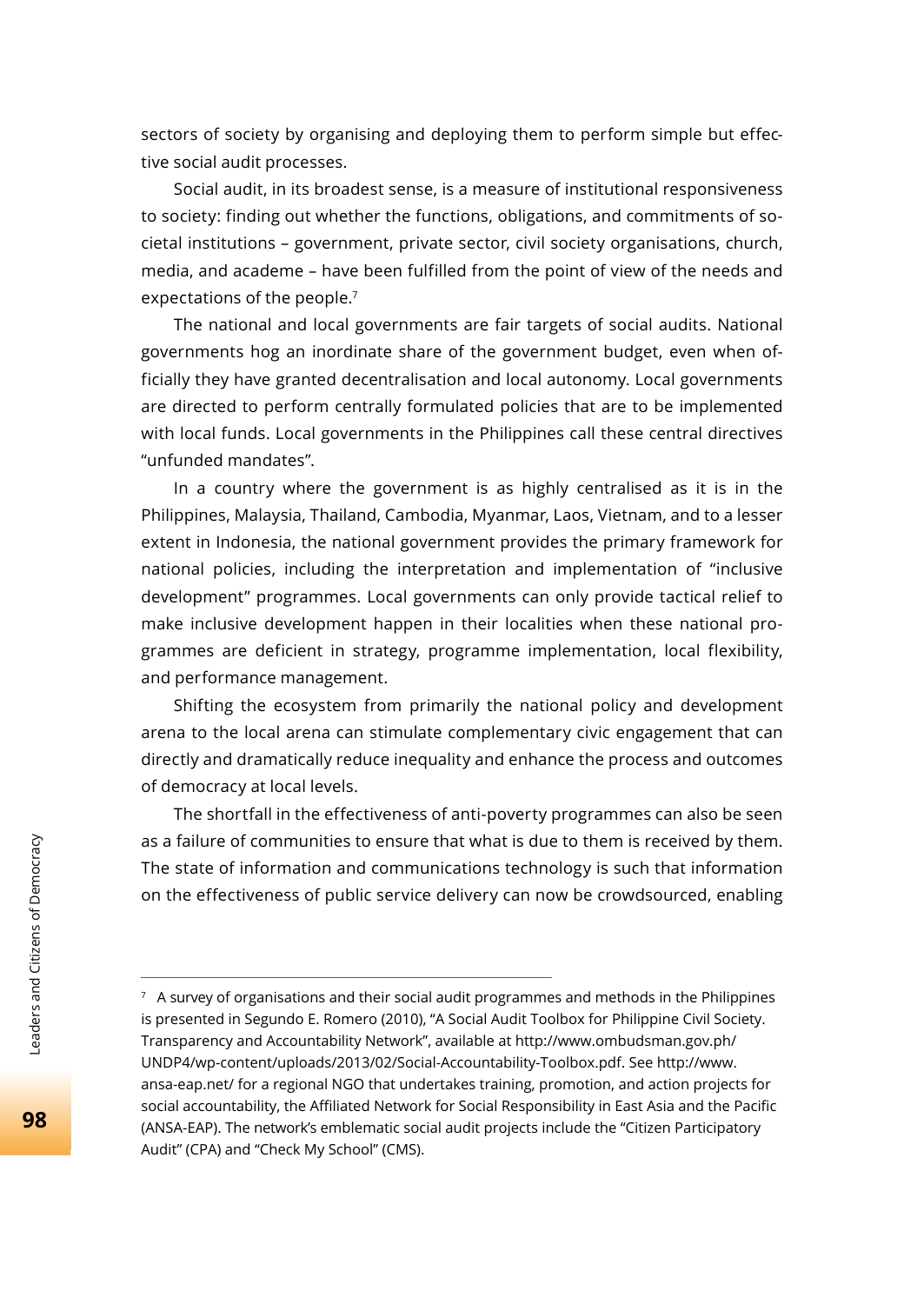the target-beneficiary communities to perform the task of monitoring and evaluating the impact of service delivery.

Increased attention to measurement at the national level has masked the relative neglect of local metrics – in the case of the Philippines at the regional, provincial, city, municipal, and *barangay*8 levels. This is a problem of the lack of social accountability and social audit mechanisms.

What are the areas where social audits can lead to a net increase in transfers to the BoP? These areas are the provision of health, education, and social services, infrastructure for mobility and connectivity, livelihood generation, and safety nets against natural adversities (typhoons, flooding, fires), which together increase the attainment of human development in the BoP beyond mere survival.

Communities can do social audits of government agencies that are supposed to provide them with public services. In the Philippines, communities participate in *Bayanihang Eskwela* (School Convergence) to monitor the construction of public school buildings. Communities may also do social audits of private sector organisations that harm their environment (chemical companies dumping wastewater into rivers, or private enterprises in residential zones emitting toxic smoke).

Public infrastructure projects have always been considered a major source of corruption in the Philippines. These include the construction of roads and bridges, and public buildings such as schools and offices. A maverick non-governmental organisation (NGO), the Concerned Citizens of Abra for Good Governance (CCAGG), said enough was enough and took on the Department of Public Works and Highways (DPWH) and contractors who built a critical bridge in their province that led to nowhere, as it did not connect with the other side. This was either too blatant an ineptitude or too gross a corruption for decent citizens to allow to go unchallenged. A decade later, the CCAGG has become a worldwide sensation, a shining example of ordinary citizens conducting a social audit and enforcing social accountability. The CCAGG powerfully demonstrated that Filipinos could also develop innovative tools for curbing corruption.9

Social audit tools help reduce inequality and promote democracy because they help the BoP ensure that they get what they deserve. It gives them a venue for exercising vigilance in facing up to authority and the psychic satisfaction of civic action.

<sup>&</sup>lt;sup>8</sup> The barangay is the smallest political and administrative unit in the Philippines, into which municipalities and cities are divided. There are about 42,000 barangays.

<sup>9</sup> http://www.ombudsman.gov.ph/UNDP4/wp-content/uploads/2013/02/Social-Accountability-Toolbox.pdf.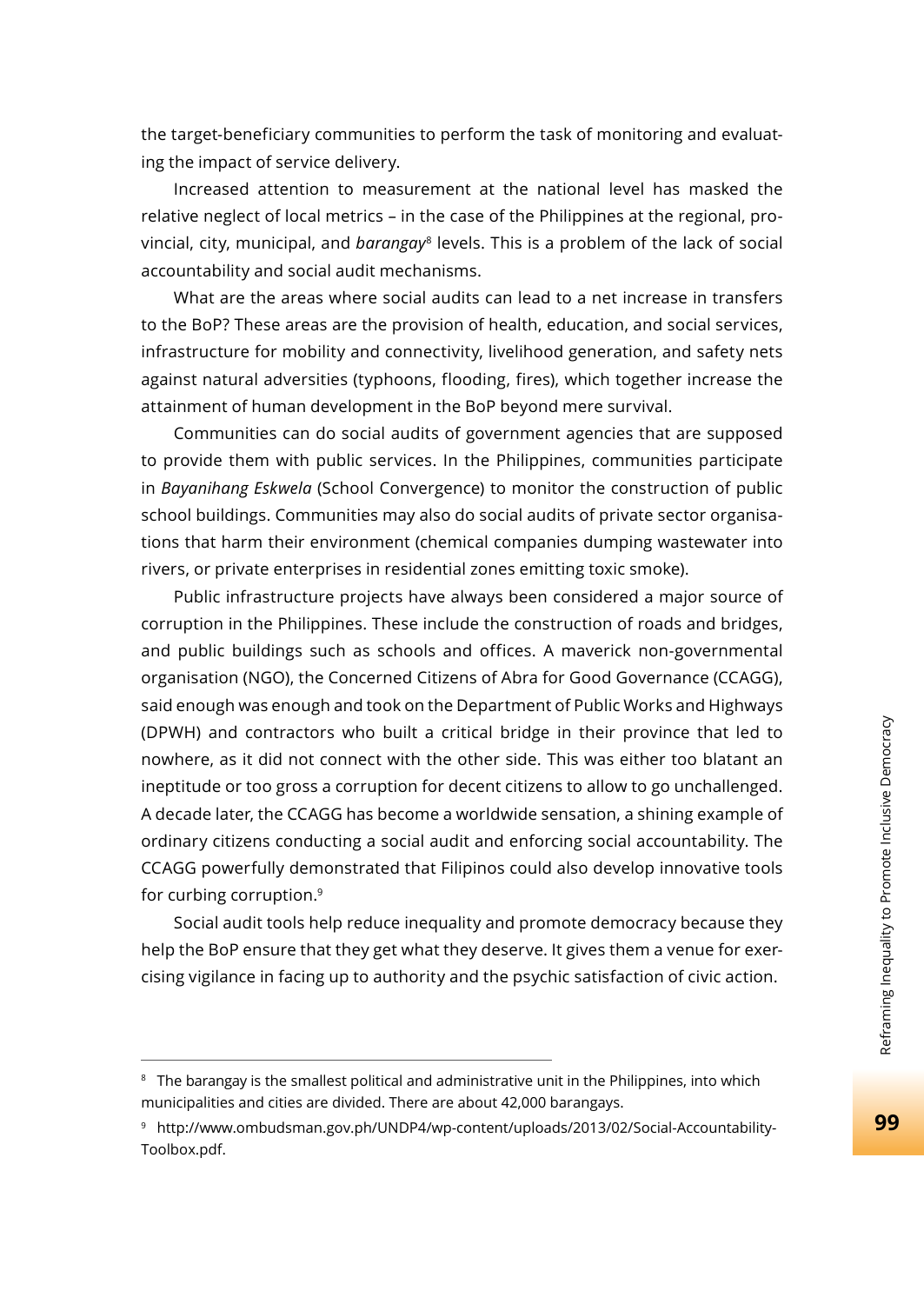#### **REFRAME 2: MOTIVATING AND MOBILISING THE BOP THROUGH THE "PEOPLE'S PLAN"**

It takes a formal democracy to open the doors for social inclusion. In the case of developing countries like the Philippines, it is democracy that can make the dream of reduced inequality possible.

"Social inclusion is the process of improving the terms on which individuals and groups take part in society – improving the ability, opportunity, and dignity of those disadvantaged on the basis of their identity."<sup>10</sup> Social exclusion is a reality in every country. Various mechanisms work to prevent the full participation of certain groups of people in the political, economic, and social arenas. These mechanisms include laws and policies, ownership of land and resources, opportunities for income and livelihood. They also include discriminatory attitudes and practices that are based on social identity, often an amalgam of gender, age, race, ethnicity, religion, citizenship, disability, and location. Exclusion often means a poor quality of life – loss of dignity, security, and opportunity.

Under what condition or level of democracy could social inclusion be actively pursued, especially at the local level where policies and actions have greater traction?

One suggested approach is to use the "Social Inclusion Assessment Tool", which is "a four-question methodology to help policymakers and development practitioners assess how social inclusion can be addressed in projects, programmes, policies or in analysis".11 Another approach is to foster alliances with local authorities to produce socially inclusive municipal policies. An example is how municipalities in India are assisted to address exclusion against internal migrants through articulation and operationalisation of policy briefs, training modules, and toolkits.12

Other approaches would include fostering innovative or creative cities, promoting deeper decentralisation, mainstreaming of the "technology of participation", increasing public support and confidence through evidence-based inclusion policy, maximising and demonstrating the socio-economic dividends of social inclusion, and bringing science and technology to drive transformation in the BoP.

100

<sup>10</sup> World Bank. "Social Inclusion", https://www.worldbank.org/en/topic/social-inclusion.

<sup>11</sup> World Bank. "The Social Inclusion Assessment Tool", http://pubdocs.worldbank.org/ en/478071540591164260/SiAT-Logo-web.pdf.

<sup>12</sup> UNESCO. Social Inclusion, Social Tr4ansformations, Social Innovation. Available at http:// www.unesco.org/new/fileadmin/MULTIMEDIA/HQ/BPI/EPA/images/media\_services/Director-General/ConceptNoteSocialInclusionSocialTransformationsSocialInnovationEN.pdf.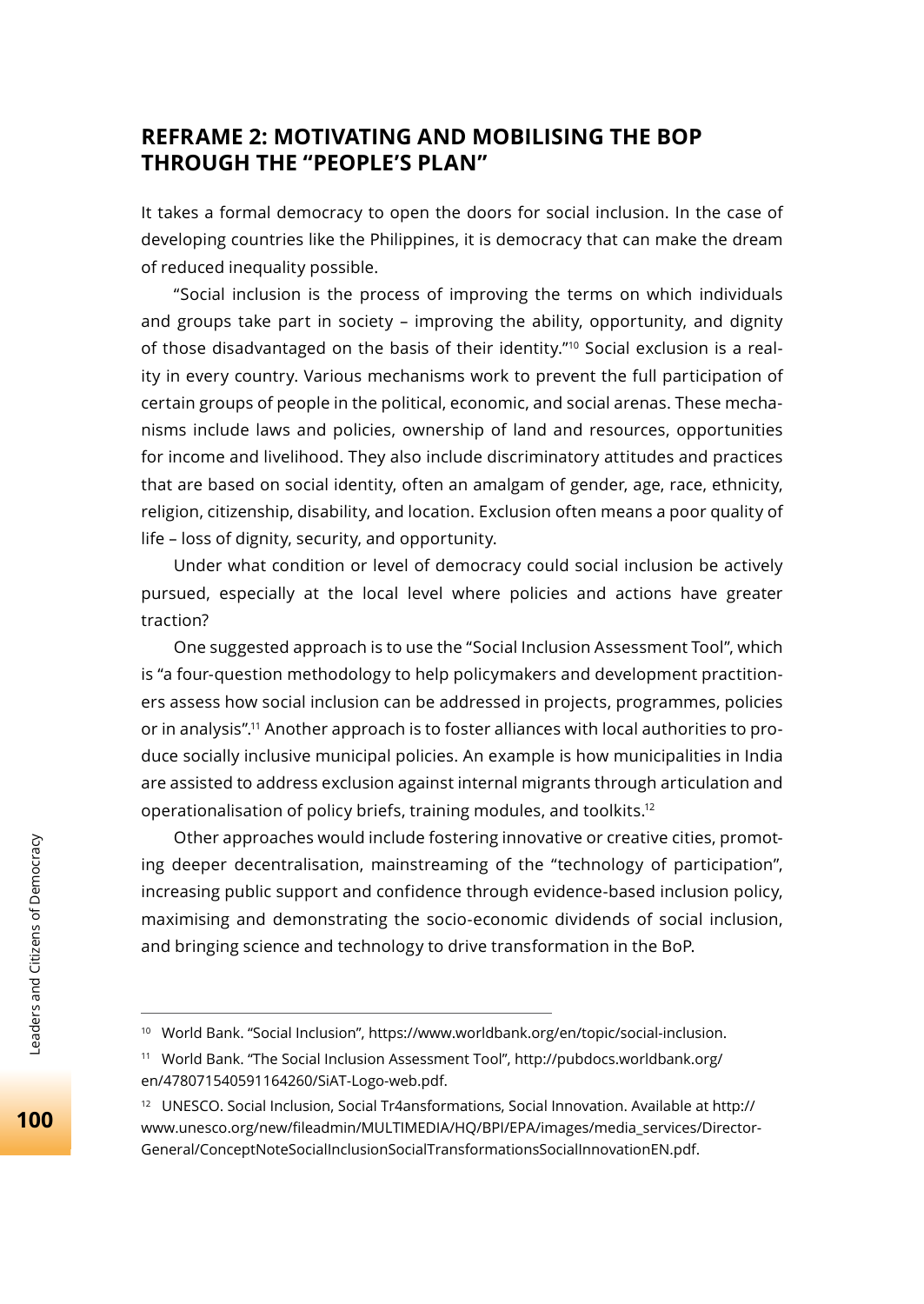A good way of integrating all of these mechanisms is to promote and deploy the use of "People's Plans" in communities, not only for resettlement problems but for other complex community problems as well.

A People's Plan<sup>13</sup>, as used in the Philippines, refers to a modality of resettling informal settler families residing in flood-prone waterways and other danger zones or in project areas of government infrastructure projects in the Philippines. The People's Plan is an integrated legal, administrative, financial, and infrastructural framework by which informal settler communities are organised, mobilised, and empowered to design their own resettlement plans, locate suitable relocation sites, engage contractors, and work with government agencies, in effecting a resettlement process that responds to their specific needs and circumstances. This modality has been successful in enabling in-city relocation that engenders immensely greater satisfaction than off-city relocation.

A recent study of this modality sums up: "The People's Plan framework unleashed energy and dynamics among stakeholders to address practical matters and open up public and institutional spaces to forge new roles and rules that fit changed circumstances. The People's Plan as a process raised awareness and harnessed the self-initiative, self-responsibility and self-reliance of communities, which are important elements for community resilience. Essentially, the People's Plan is a transformation of the poor and marginalised from 'informal' to active citizenship".14

The People's Plan is a mechanism for reducing inequality and enhancing democracy at the community level. But it has met with various pushbacks, among which are the complicated administrative paperwork and multisectoral negotiations it requires, which the informal settler beneficiaries lack capabilities and resources for. But the policy framework has sought to create a conducive ecosystem for the effective use of the People's Plan, including the formal engagement of civil society organisations that will help the informal settler communities come up with and implement the People's Plan.

The People's Plan is an idea about capturing the imagination of the BoP communities through a combination of inclusive people empowerment policies that is given traction at the local community level. It is contrasted against the engagement

<sup>13</sup> Shelter Development for Informal Settler Families (PH0054), https://www. opengovpartnership.org/members/philippines/commitments/PH0054/.

<sup>&</sup>lt;sup>14</sup> "International Institute for Environment and Development. Building resilient and safe communities against poverty and disaster", 9 Feb 2016, https://reliefweb.int/report/philippines/ building-resilient-and-safe-communities-against-poverty-and-disaster.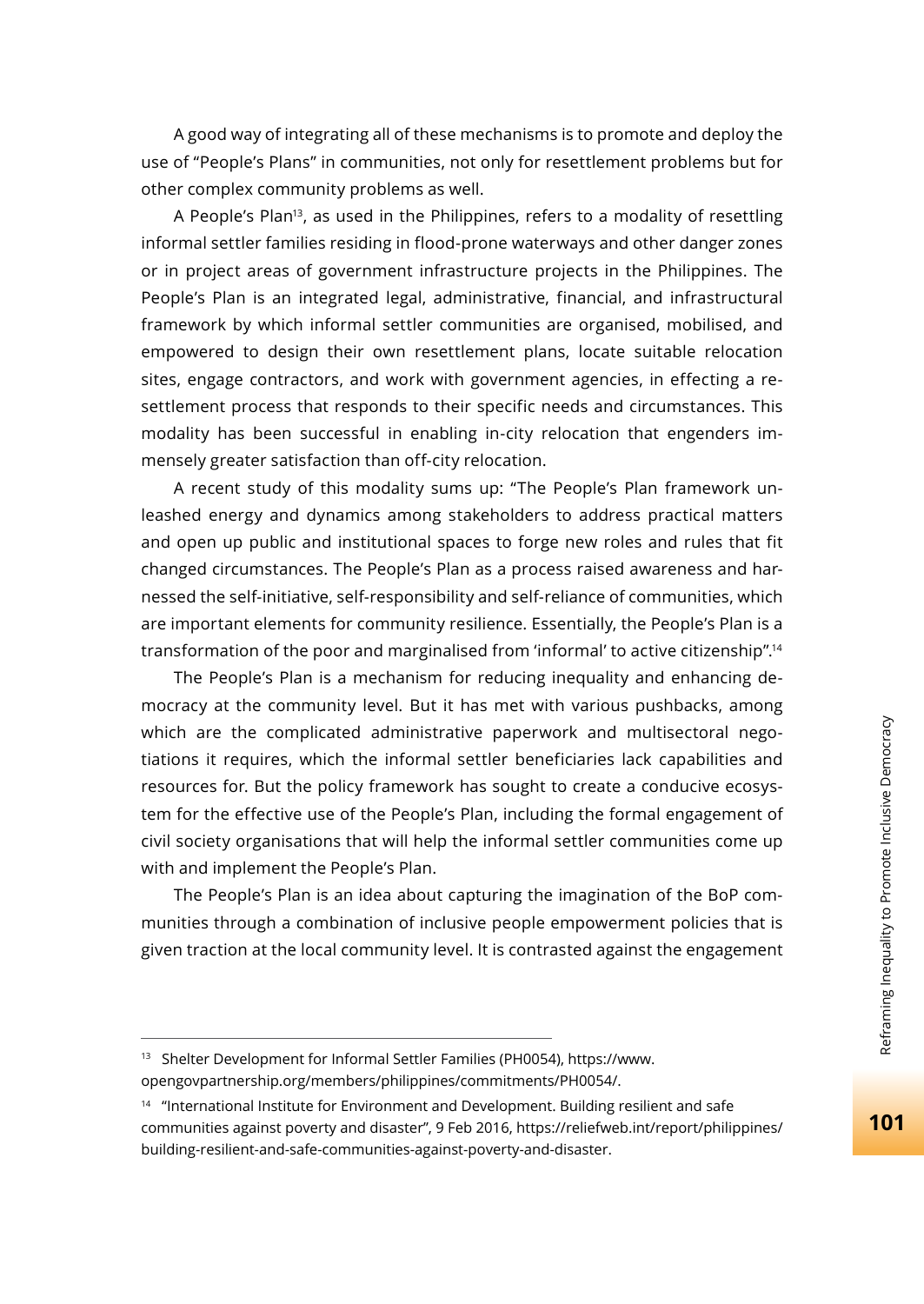of the BoP in piecemeal, commodity-oriented slices. It is giving them the power to conjure up and build their own "cathedral".

## **REFRAME 3: ENGAGING VOLUNTEERS FOR "COMMUNITY PROBLEM-SOLVING"**

A Greek proverb states that "a civilisation flourishes when people plant trees under which they will never sit." In the hierarchy of political engagement that sustains democracy, volunteerism for the long-term common good is among the highest citizens can show, higher than political awareness and arguably higher than political behaviour like discussion, attending political rallies, voting, and contributing to and joining political interest groups and political parties. Volunteers who serve at the community level increase social capital and become ready and mobilisable for contributions at the higher and broader national level. Volunteers also demonstrate higher levels of awareness of community issues and problems, which in turn creates a higher sense of political efficacy. Democracy is more robust when the people practise self-help and mutual help, and feel habitually empowered to do so. Political alienation, cynicism, and nihilism are the absence of the civic spirit that powers democracy.

This critical nature of volunteerism is true even in traditional mature democracies like Great Britain. Martin Lewis notes that the weaknesses of political democracy are being increasingly exposed, but he counters,

And yet the best form of democracy, I would submit, is in front of our very noses in the shape of a formidable constituency of over 15 million people – that's 50 times more than the combined membership of our main political parties. They are the people who volunteer at least once a month to help others in society – who have identified a problem, a need or an issue in their local community and have got together with friends, colleagues and neighbours to do something about it.15

One reason why local-level democracy is impaired is that people in communities, especially those at the BoP, do not have a strong problem-solving orientation apart from being low in political resources and efficacy. Communities exist, but they are often merely primarily an amalgam of families. Community problems are

<sup>15 &</sup>quot;Volunteering – the best form of democracy", https://www.telegraph.co.uk/lifestyle/lend-ahand/10869043/Volunteering-the-best-form-of-democracy.html.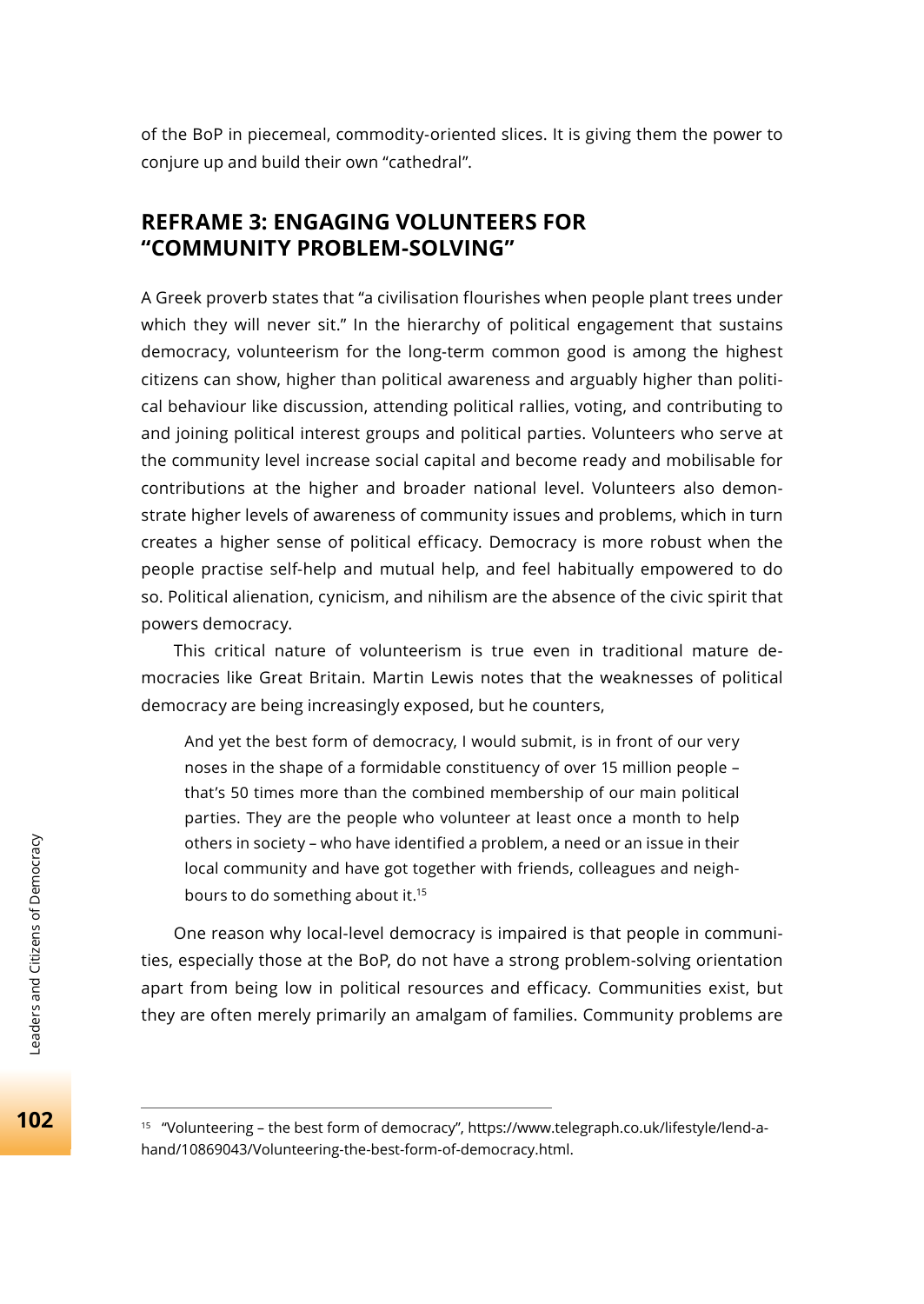not as well recognised and diagnosed as family or individual problems. There are no systems and capability for community problem-solving.

Another reason is the lack of a conscious effort to create mutual-help relationships among individuals and families, among neighbourhoods, among villages, and among *barangays* and higher levels of local government. These mutual-help arrangements need to be constantly activated, in order that they do not deteriorate and fade away.

The People Power Revolution of 1986 gave the Philippines a vigorous decentralisation push. The Local Government Code of 1991 provides the strategy, systems, and structure by which local governments are able to function with more local autonomy. This has opened up a large space for local communities to actively participate in discussions, decision-making, and implementation of communityproblem-solving initiatives.

However, the inertia of poverty and lack of efficacy have prevented local communities from taking advantage of this participatory space. There has been a lack of a complementary source of skilled human resources to help jumpstart community engagement.

Over the years, since the People Power Revolution of 1986, there has been a surge not only in the number of non-governmental organisations and people's organisations, but also a revitalised local government system. That vitality and creativity has increased institutionally inspired local participation in development, captured in the annual Galing Pook Awards. Since 1993, the Awards programme has promoted innovation and resonance in local governance through the heralding, documentation and replication of best practices at the local level through partnership among civil society, government, and the private sector.

A more expansive local participation and volunteer mobilisation effort is required. A highly successful project that shows how skilled volunteers can be harnessed for local social inclusion is the Filipino Patriot Scholars Project,<sup>16</sup> which the Science Education Institute (SEI) of the Department of Science and Technology has been implementing over the last two years. The Philippine government provides science and technology scholarships at the secondary, college, and graduate levels. SEI college-level scholarships provide a monthly stipend of US\$140, among other

<sup>16</sup> SEI. "The Filipino-Patriot Scholars' Project", https://www.facebook.com/ FilipinoPatriotProject/.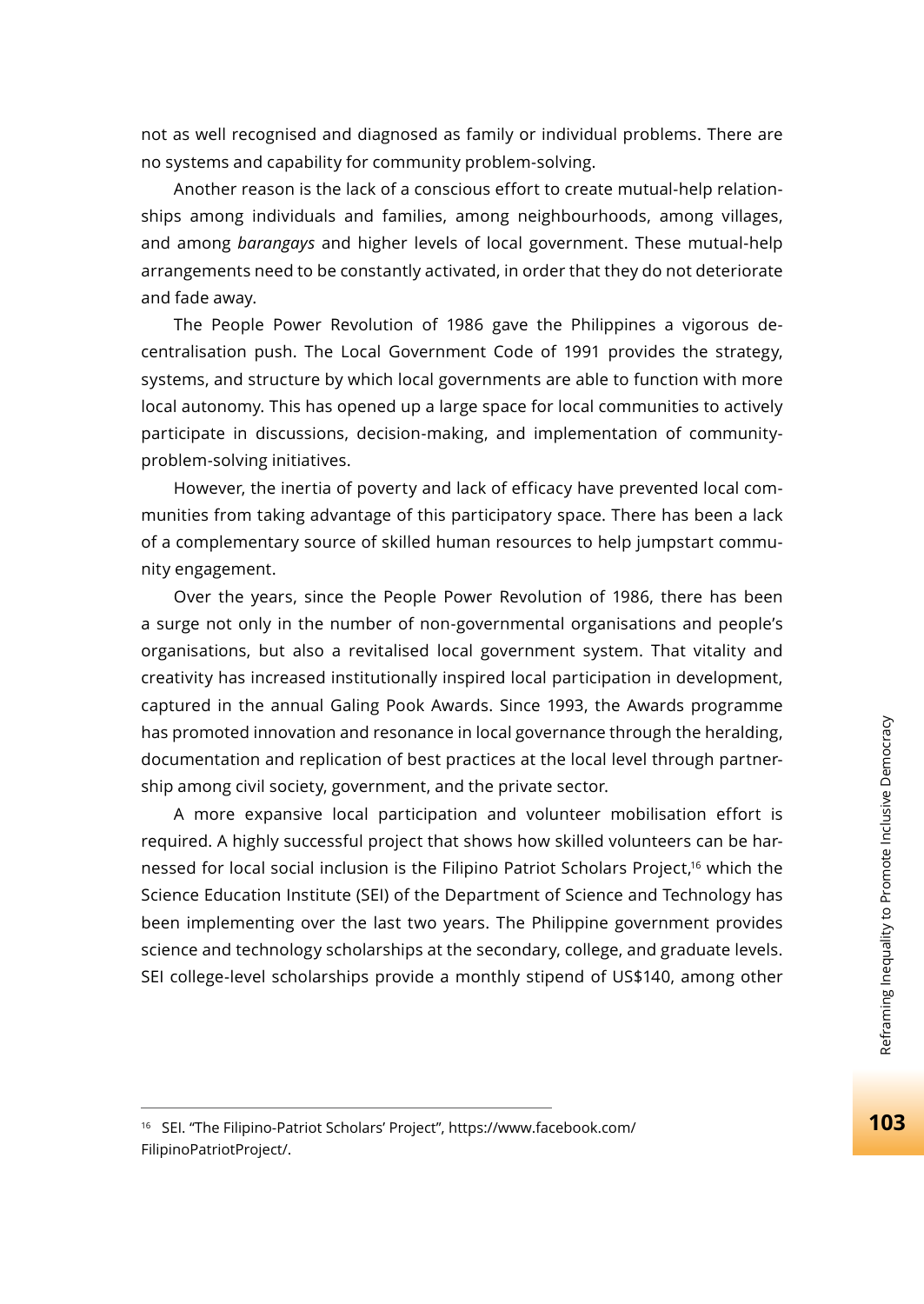benefits.17 There are over 30,000 scholars nationwide, primarily from poor but deserving families.

Over the past two years, the Patriot Scholars Project has undertaken over 25 two-and-a-half-day orientation workshops in different regions of the country, participated in by 150 to 250 scholars at a time. The programme instils the values of servant leadership, social responsibility, and professional excellence through various engaging lectures and exercises. The highlight of the programme is the hands-on, team-based learning of community problem-solving skills, preparatory to travelling to five to ten poor communities to engage in parallel group-to-group conversations with the community residents, who have been grouped into six socio-demographic groups – women, youth, senior citizens, men, PWD, lesbian, gay, bisexual, transgender, queer or questioning, intersex, and asexual or allied (LGBTQIA) or indigenous groups, whichever is present in the community. Interviews with local officials and an observation tour of the community are conducted by other designated student groups. Back in the workshop, the students share, synthesise, and reflect on the learnings, using community profiles and maps they draw, and solution tree analyses they perform.

The students are deeply affected by their encounter with the poor communities, sharing in the end-of-programme reflection sessions how selfish and guilty they now feel about thinking only about their own family's escape from poverty. They do some sharing on their likely "pathways to patriotism". The programme emphasises that the starting point is volunteerism – if they do not learn and practise volunteerism at the local community level now, they will never be able to do it when they are already successful professionals, entrepreneurs, scientists, and leaders.

A Phase Two of the orientation workshop runs scholars who have taken Phase One through a two-day course together with *barangay* officials from a selected set of five or more *barangays*. The workshop ends with project plans and schedules to be pursued by the joint teams.

The idea of engaging Patriot Scholars to provide poor communities with the knowledge and skills required for effective problem-solving can have parallels in many ASEAN societies. There are already existing initiatives in these countries. What needs to be done is to scale up these initiatives across the BoP in each country.

<sup>&</sup>lt;sup>17</sup> SEI. "DOST-SEI Scholarships hit new record with 9,852 S&T qualifiers", http://www.sei.dost. gov.ph/index.php/news-archive/258-dost-sei-scholarships-hit-new-record-with-9-852-s-tqualifiers.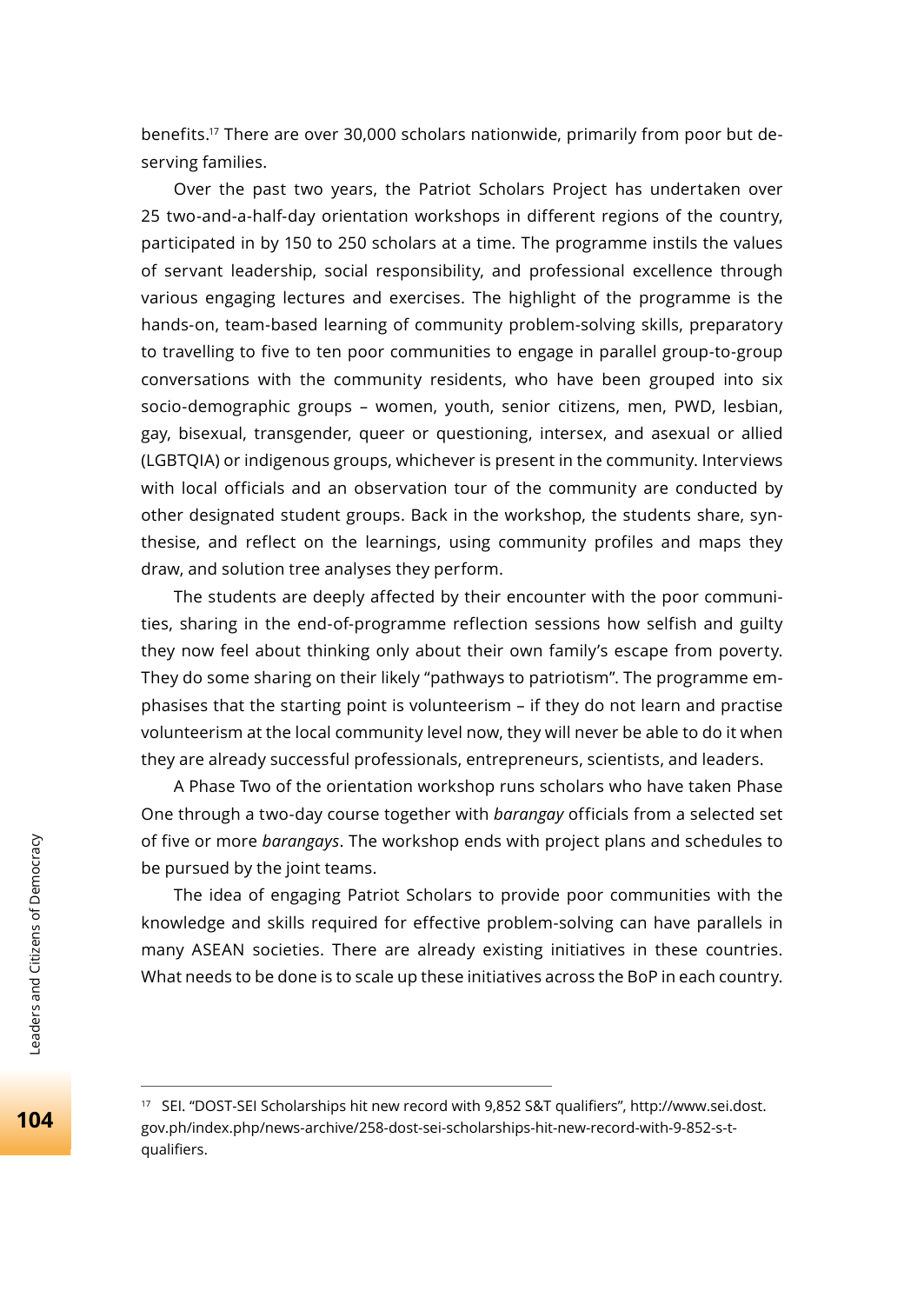#### **SUMMARY AND CONCLUSION**

One of the most powerful attempts at reframing governance is the book *Reinventing Government*18 by Osborne and Gaebler (1999). The book emphasises that the goal of a democratic enterprise is to make governments reach deeper to engage and respond to the needs of local communities. Apart from the salutary benefits arising from democratic practice, it is also the way to achieve immediate levels of inclusive development.

There will always be national-level strategies, policies, programmes, and projects to enhance equality in society. Many of these are introduced by national governments, regardless of whether they are democratic or autocratic. Inequality breeds distrust and dissatisfaction, and in extremes, could evolve into revolutionary movements and consequences. Inequality is undesirable under both democratic and autocratic constitutions. Democracies should do better in reducing inequality because participation is key to acquiring the resources, capabilities, and opportunities required for holistic human development.

The big picture in the ASEAN region consists of three nested levels of inequality. The most compelling inequality to address is the inequality that separates the powerful elites and the base of the pyramid. Three orientational reframes, illustrated through Philippine examples, can create space for greater social inclusion through civic engagement: (1) Using social audits to secure transfers from National and Local Governments to the BoP; (2) Motivating and mobilising the BoP through the "People's Plan"; and (3) Engaging patriot-scholar volunteers for "community problem-solving". Reducing inequality is best understood as promoting social inclusion, and promoting democracy is best understood as promoting participatory community problem-solving. This ensures that the BoP will be the main drivers of their own transformation.

<sup>18</sup> David Osborne and Ted Gaebler. *Reinventing government: How the entrepreneurial spirit is transforming the public sector*. 1993.